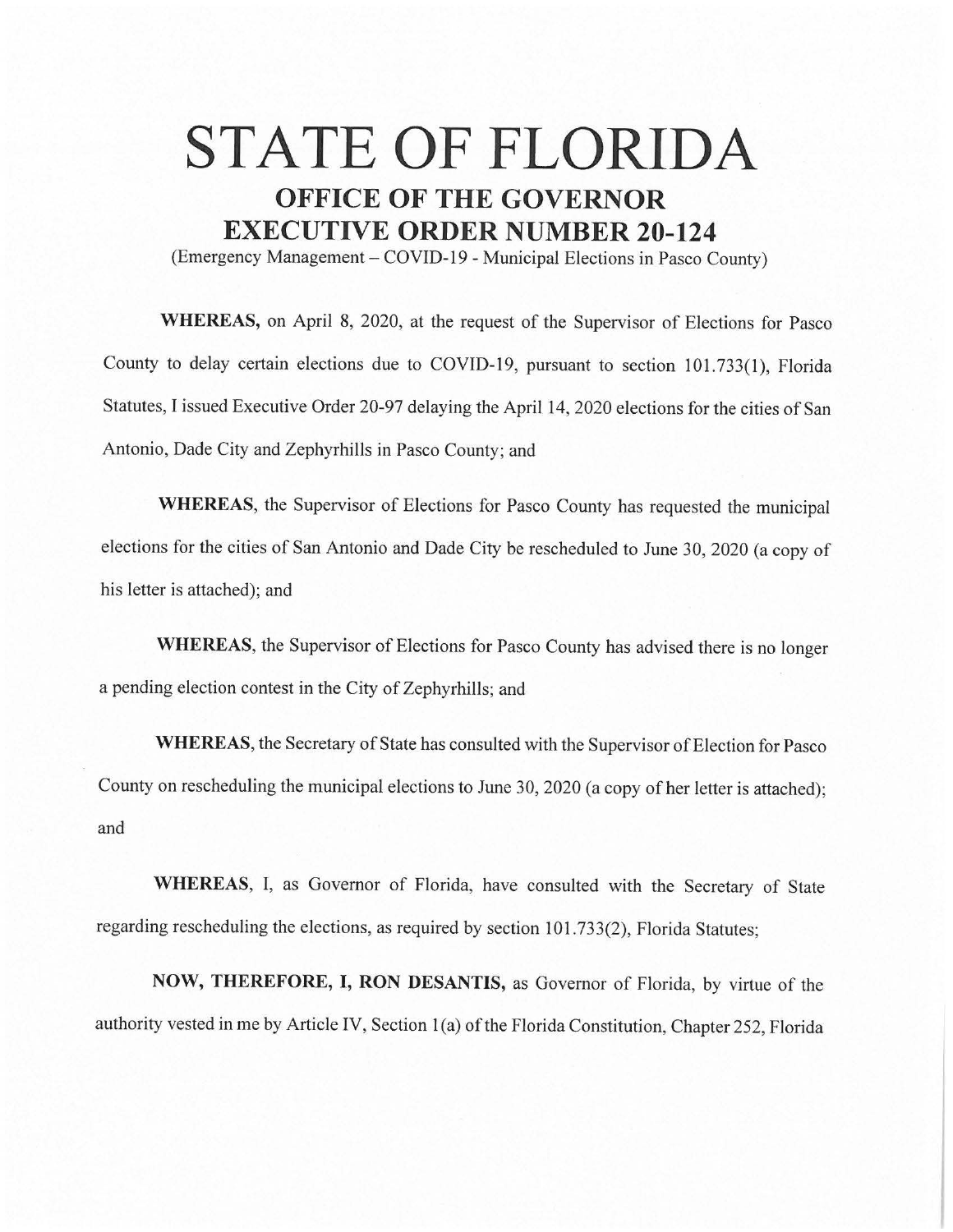Statutes, the Florida Elections Emergency Act, Sections 101.733 - 101.74, Florida Statutes, and all other applicable laws, promulgate the following Executive Order to take immediate effect:

Section I. The municipal elections previously delayed in Executive Order 20-97 for the cities of San Antonio and Dade City in Pasco County, are hereby rescheduled for June 30, 2020.

Section 2. I direct the Supervisor of Elections for Pasco County to immediately publish notice of the rescheduled election pursuant to section 101.733(2), Florida Statutes, and take all necessary steps to ensure all voters in the cities of San Antonio, Dade City and Zephyrhills are informed about the June 30, 2020 election.



IN TESTIMONY WHEREOF, I have hereunto set my hand and caused the Great Seal of the State of Florida to be affixed, at Tallahassee, this 15th day of May, 2020.

RON DESANTIS, GOVERNOR

ATTEST:



 $\frac{1}{2}$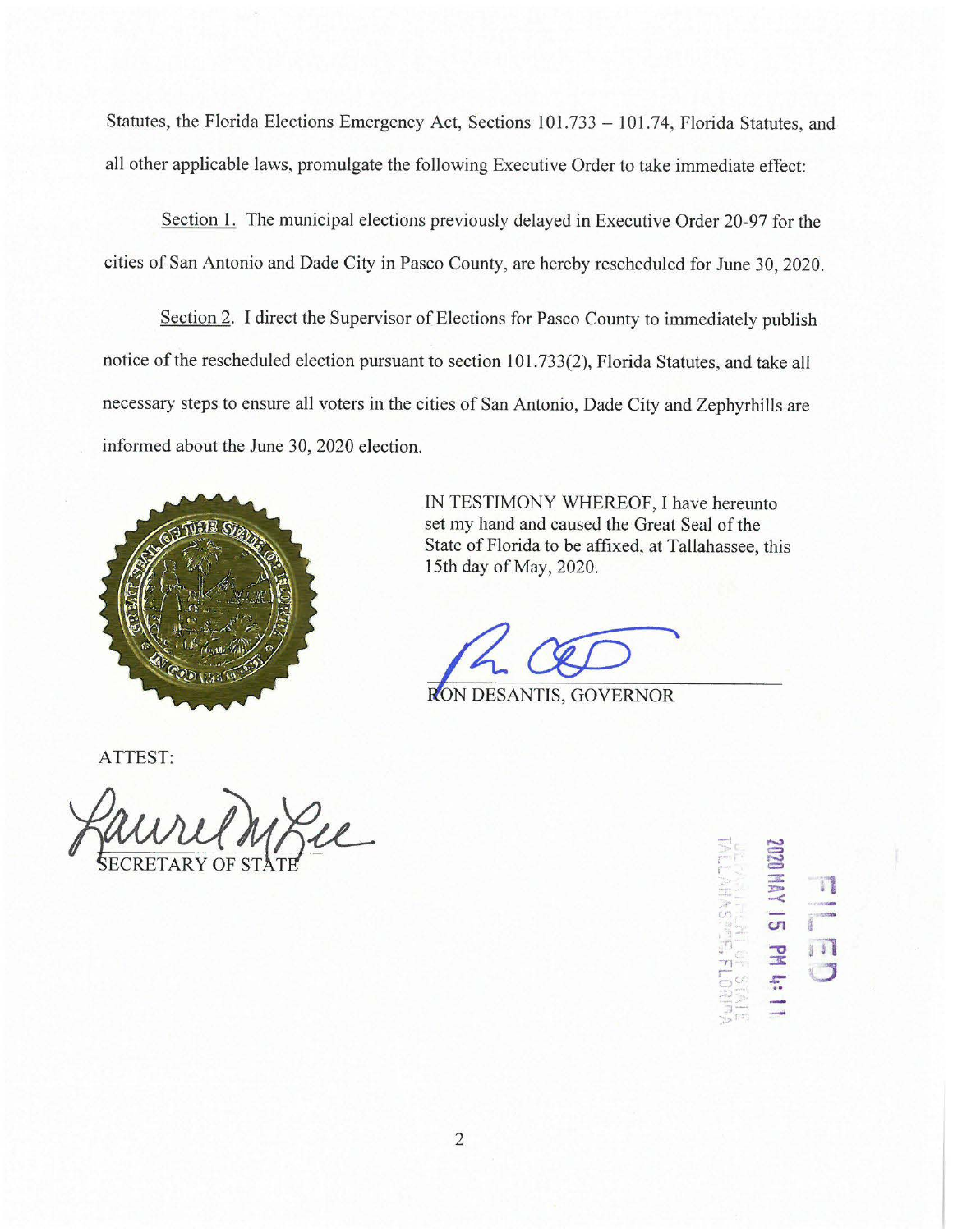

**Brian E. Coriey Supervisor of Elections PO Box300 Dade City FL 33526-0300** 

**1-800-851-8754 www.pascovotes.com** 

April 27, 2020

The Honorable Ron DeSantis Governor of Florida 400 South Monroe Street Tallahassee, FL 32399

Dear Governor DeSantis:

I wanted to personally thank you for issuing Executive Order 20-97, delaying the scheduled elections for the City of Zephyrhills, City of Dade City, and City of San Antonio due to the COVlD-19 pandemic. That decision protected the health and safety of the voters, poll workers, and my staff.

In accordance with Section 4 of the Executive Order 20-97, I have conferred with Secretary of State Lee and have consulted with the respective Municipal Clerks.

On behalf of the impacted municipalities and with regards to your pending action under Section 3 of Executive Order 20-97, I would respectfully request that June 30, 2020 be the date for the rescheduled municipal elections, and you enter an Executive Order reflecting same.

I greatly appreciate your timely consideration and assistance herein.

Sincerely,

Bren Coleg

Honorable Brian Corley Supervisor of Elections Pasco County

cc: Laurel M. Lee, Secretary of State Maria Matthews, Esquire, Division of Election, Director Angie Guy, Master Municipal Clerk, City of Dade City Rick Alley, City Clerk, San Antonio



East Pasco - Dade City (352) 521-4302 Central Pasco - Land O'Lakes (813) 929-2788 West Pasco - New Port Richey (727) 847-8162